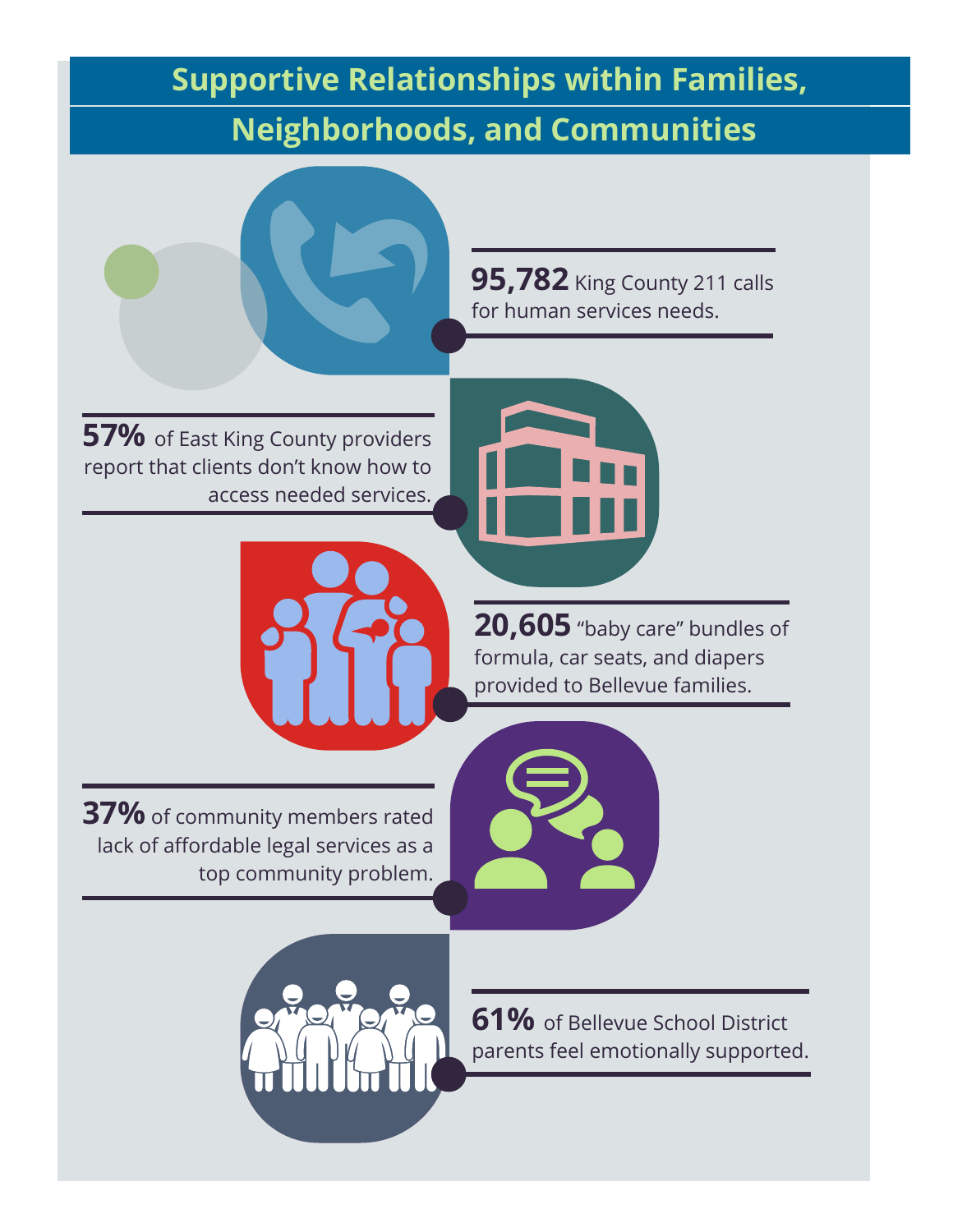# Goal #2

## Supportive Relationships

# within Families, Neighborhoods, and Communities

This chapter includes data about:

- Finding Help: Information and Referral
- Legal services
- Support for individuals, families, and adults raising children

This chapter discusses these topics as they pertain to the broader community. For more information about how this goal area relates to specific populations (Older Adults, Refugees and Immigrants, People with Disabilities, School-Aged Children and Youth, and Veterans) within our community, please see their respective chapters.

In addition, we recognize that disparate outcomes based on race exist regarding prevalence of and responses to the issues covered in this chapter. As part of the City's ongoing efforts to continue growing as a culturally competent and racially equitable organization and city, we have, when possible, highlighted racial disparities throughout this report, denoted by the phrase, "**Racial (In)Equity Data Point.**"

## Key Findings

- Many residents are not aware of how to access human services when the need arises, due lack of knowledge of resources in the community. Some of the factors that contribute to this include not having easy access to a computer, limited English language skills, and not needing to access services in the past. The Crisis Connection's King County 2-1-1 is one way to fill this critical information gap.
- All families need support, regardless of socio-economic status. However, some Bellevue families may need additional social support to raise their children, care for aging and or disabled loved ones, or a combination of the three. Family, friends and neighbors are becoming even more important because funding is often limited for many formal services, such as family support programs.

## Finding Help: Information and Referral

Residents in our community often don't know where to turn for help when an issue arises. Information and referral services provide the bridge to connect people with the resources to assist them in alleviating their crisis and removing the barriers to access.

### **Community Voice**

■ In the provider survey, 57% (n=16) of respondents report that not knowing where to find help is a barrier for clients in accessing needed services.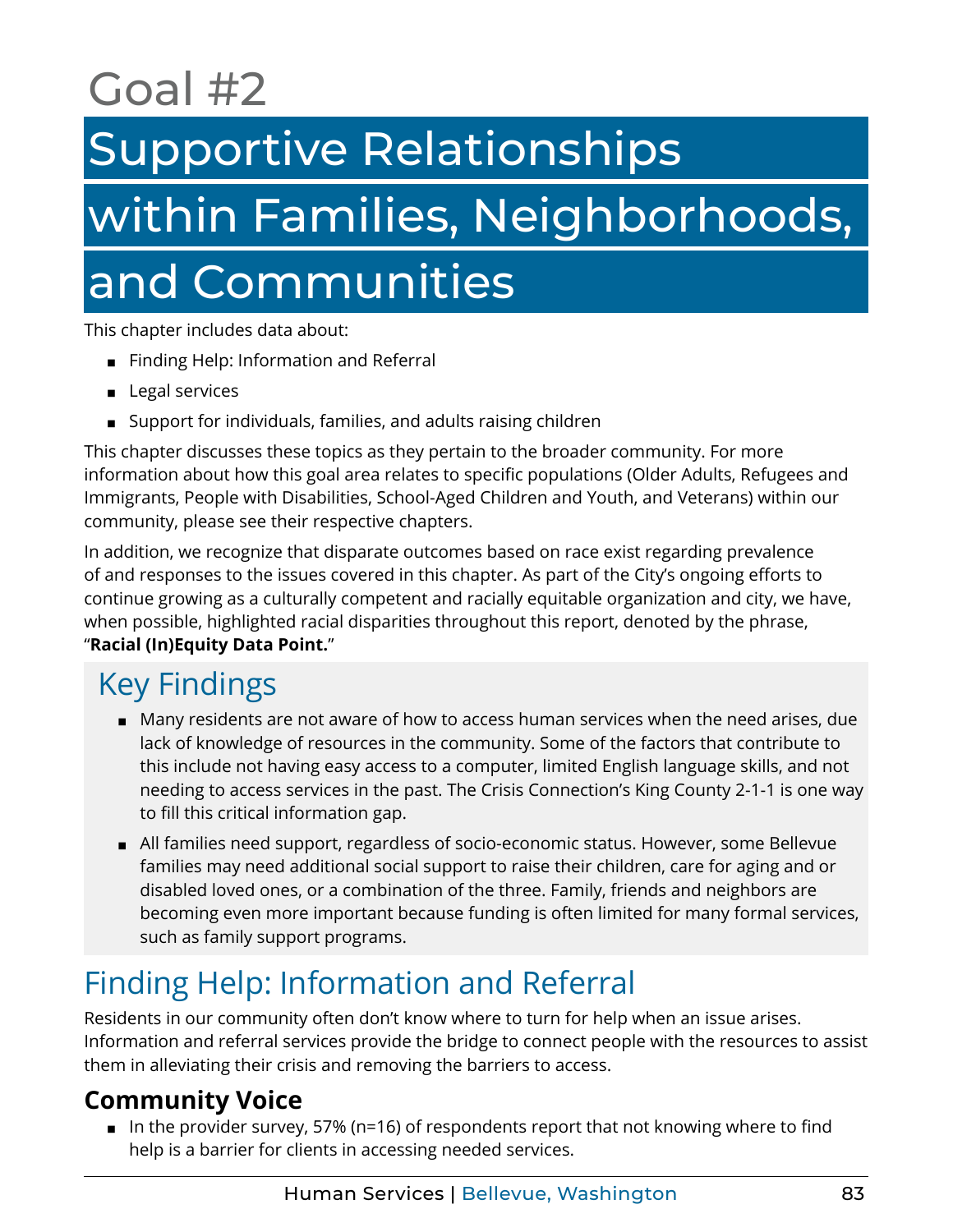<span id="page-2-0"></span>■ Lack of transportation was one of the most frequently mentioned gaps for all populations and in all service areas during community conversations. It leads to lack of access to needed services and isolation. "Inadequate public transportation" has increased as a major/ moderate community problem in the phone and online survey since 2003. In 2021, 41% of respondents identified inadequate public transportation as a

"We have seen an increase in need and it is taking a long time for agencies to process requests, especially for financial assistance. With most of the services being offered remotely, people are no longer able to meet in person to get questions answered and they often are not able to speak to a live person. They are missing these interactions and often have to wait a long time after requesting services to get an answer. Another challenge is that all the applications are online, which requires the skills needed to navigate an online application and submit needed documentation."

> ~Participant, Bellevue Mini City Hall Community Conversation

community problem. Seventeen percent of the respondents rated it as household problem, which was the third-highest rated problem.<sup>1</sup>

- In the 2021 phone/online survey, 8% of respondents said that people in Bellevue do not have enough access to human services. Mental health services were the services deemed most difficult to access.[2](#page-7-0)
- In the consumer survey, 32% (n=35) of respondents said they had difficulty accessing resources to meet their needs. Among those making less than \$50,000, 53% (n=20) said the same.

#### **Prevalence**

- In 2020, staff at the City of Bellevue's Mini City Hall at Crossroads Shopping Center received more than 30,000 requests from customers asking for resource and information referrals. During the second quarter of 2020 (the beginning of the COVID-19 pandemic), 61% of resource and information requests were related to human services; in 2018 and 2019, these percentages were 56% and 57%, respectively, for the same period. As the pandemic continued to rage on, the need intensified: in the  $3<sup>rd</sup>$  quarter of 2020, the percentage of overall requests related to human services rose to 80%, a stark difference from 56% (2018) and 55% (2019). Many people who have requested assistance had never asked for help in the past. The most frequent requests are food, shelter, unemployment, and rental assistance. The need for legal assistance along with immigration issues also continue to be the undertone of most customer interactions. [3](#page-7-0)
- According to staff at Crisis Connections, the number of calls answered and logged rose 13% from 67,677 calls in 2019 to 76,767 calls in 2020. In addition, Crisis Connections logged 19,015 calls in 2020 through the COVID-19 helpline, accounting for 95,782 calls.[4](#page-7-0)
- In 2020, Crisis Connections 211 logged 2,182 calls with clients who self-identified as calling from Bellevue. This is an almost 27% increase from the 1,722 calls logged from Bellevue in 2019. This is not including an additional 323 calls from Bellevue in 2020 through the COVID-19 hotline.[5](#page-7-0)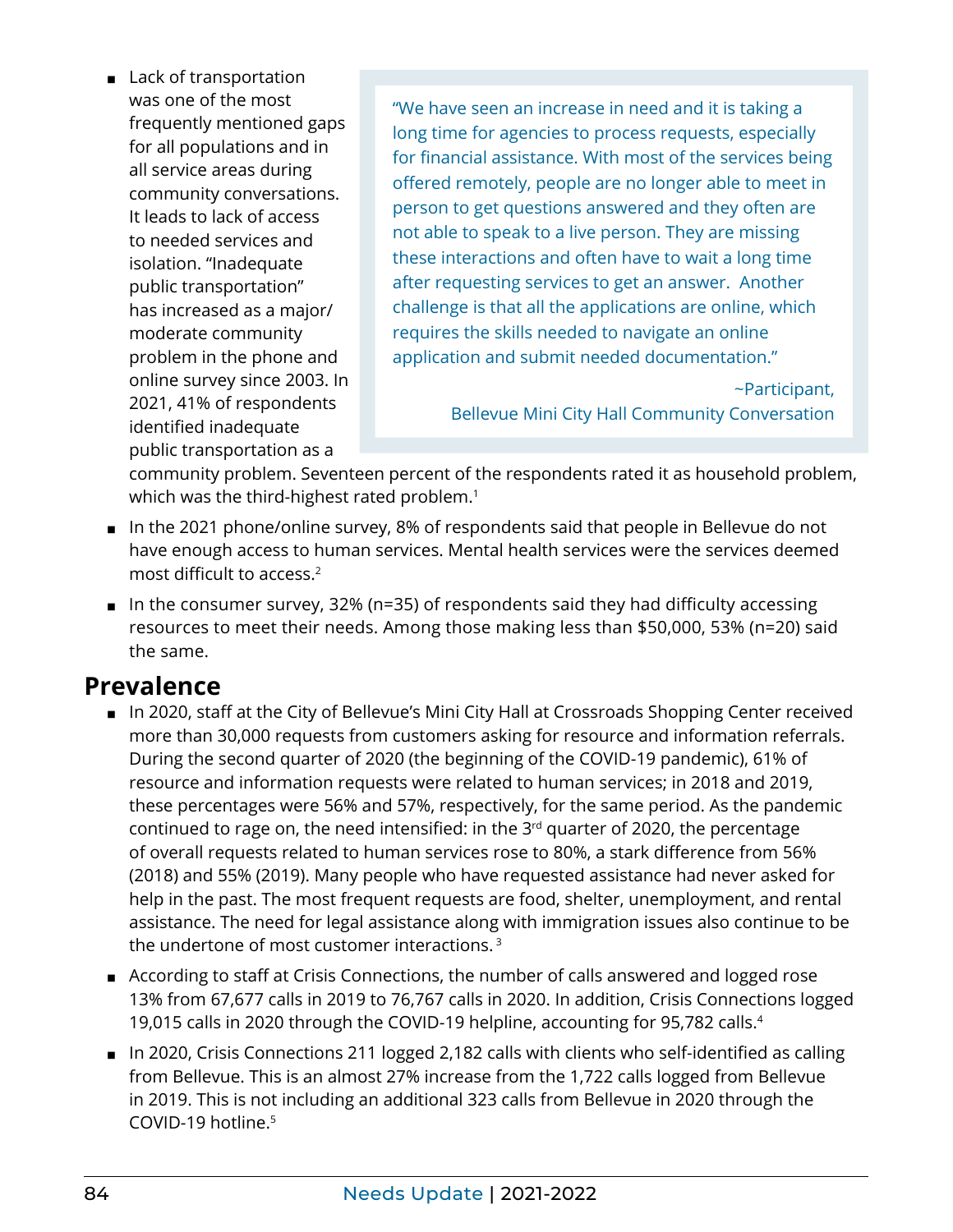<span id="page-3-0"></span>

**Increase in 211 Calls Between 2019 and 2020**

Figure 1 | Source: Crisis Connections<sup>6</sup>

#### **Service Trends**

- Crossroads Mini City Hall is an information and resource hub for delivering culturally appropriate, linguistically inclusive customer service to the Bellevue community. Along with its many community partners, Mini City Hall provides an array of services on-site and virtually including
	- ◻ The Russian and Chinese Family Resource Support Program provided by Chinese Information and Service Center
	- ◻ Computer coaches through King County Library System, and
	- ◻ Health resources through State Health Insurance Benefit Advisor (SHIBA), International Community Health Services (ICHS), Public Health and India Association of Western Washington.
- In recognizing the need to provide greater support to community members who have experienced the health and economic impact of the pandemic, the Mini City Hall COVID-19 Resource Navigator Program was created in April of 2020 to specifically help people access health and safety information and to navigate human service resources. The program was offered in multiple languages.<sup>[7](#page-7-0)</sup>
- Crisis Connections provided 253,000 referrals to callers in 2020.<sup>8</sup>

## Legal Services

Many low-income people are not able to access legal services due to inability to pay for legal fees, including civil legal aid, free legal assistance, and advocating for laws and policies that promote fairness.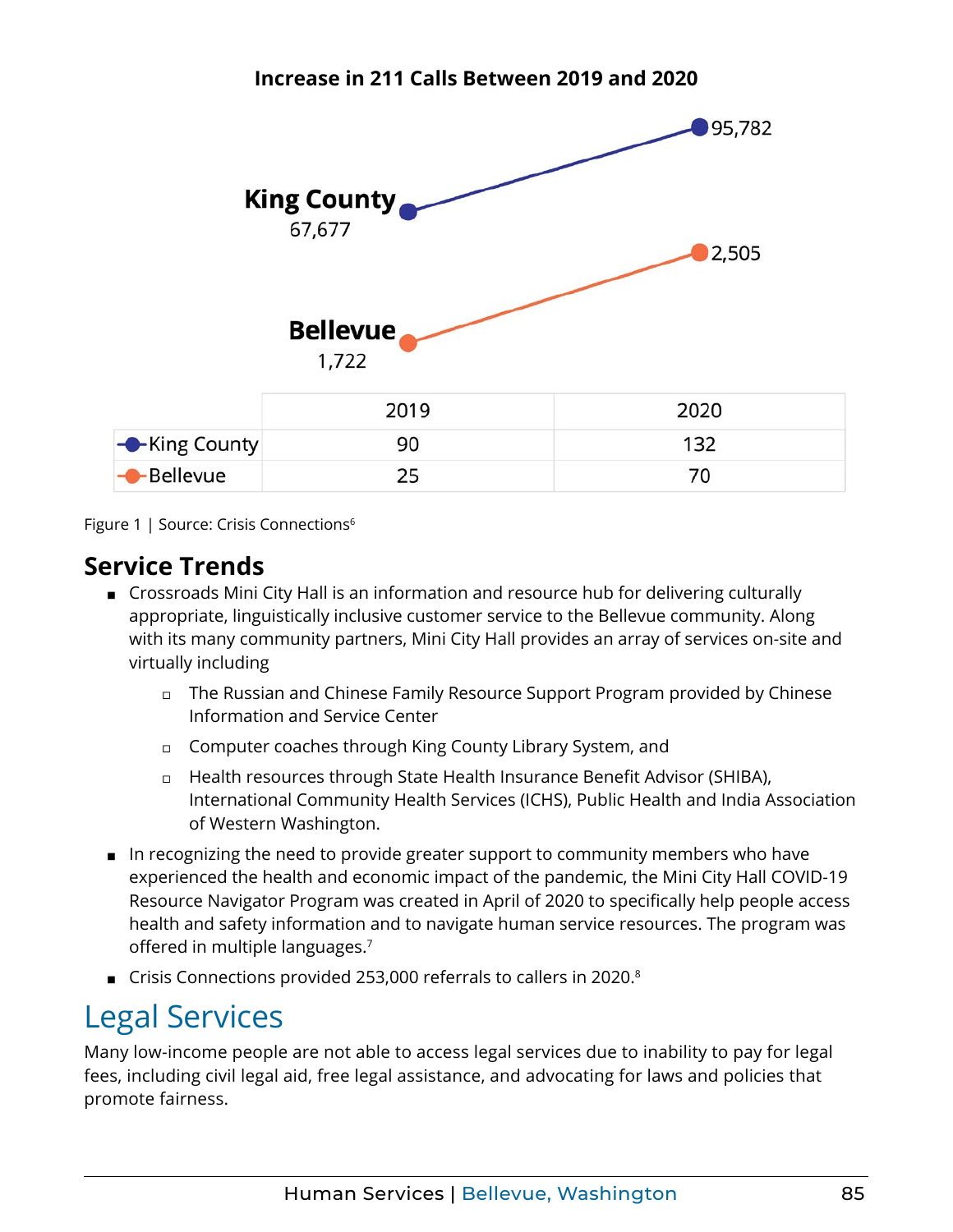## <span id="page-4-0"></span>**Community Voice**

In the 2021 phone/online survey, 8% of respondents reported that lack of affordable legal services was a major or moderate household problem. Thirty-seven percent of respondents rated it as a major or moderate community problem in 2021, a significant increase from 201[9](#page-7-0).<sup>9</sup>

## **Prevalence**

- In 2016, the most recent data available, 71% of low-income households experienced at least one civil legal problem, including problems with domestic violence, veterans' benefits, disability access, housing conditions, and health care.[10](#page-7-0)
- Eighty-six percent of the civil legal problems faced by low-income Americans in 2016 alone received either no legal assistance or inadequate legal assistance.<sup>11</sup>
- Low-income Americans seek professional help for only 20% of their civil legal programs. The top reasons for not seeking professional legal help are deciding to deal with a problem on their own, not knowing where to look for help/what resources exist, and not being sure whether their problem is a legal issue.<sup>[12](#page-7-0)</sup>
- The average number of civil legal problems per low-income household in Washington has tripled over the past decade.<sup>[13](#page-7-0)</sup>
- The highest prevalence of legal problems for low-income households in Washington are in the areas of health care, consumer/finance, and employment. This is a change from the 2003 finding where top occurring problems included housing, family relations, and employment.[14](#page-7-0)

## **Service Trends**

- In 2020, Eastside Legal Assistance Program provided free legal assistance to 338 Bellevue residents, in the form of trainings, information sessions, and one-on-one legal consultation[.15](#page-7-0)
- In 2020, King County Bar Association provided free legal assistance to 485 Bellevue households.<sup>[16](#page-7-0)</sup>

## Support for Individuals, Families, and Adults Raising Children

Social support helps to give people the emotional and practical resources they need to feel cared for, valued, and secure. The term 'social support' refers to the physical and emotional comfort and practical resources we receive from family, friends, and others. Studies show that social support is an important factor in predicting health and wellbeing no matter what age.

## **Community Voice**

Thirty-three percent of the 2021 phone/online survey respondents identified lack of resources to provide support to parents as a major or moderate community problem. This is the first year the question has been asked.<sup>[17](#page-7-0)</sup>

### **Prevalence**

■ Almost three-quarters (73.7%) of parents and caregivers of children in 5th grade and younger in King County had someone to turn to for day-to-day emotional support with parenting or raising children in 2017 and 2019. Among households in the Bellevue School District, 61% of parents and caregivers reported having someone to turn to for day-to-day emotional support with parenting and raising children.<sup>[18](#page-7-0)</sup>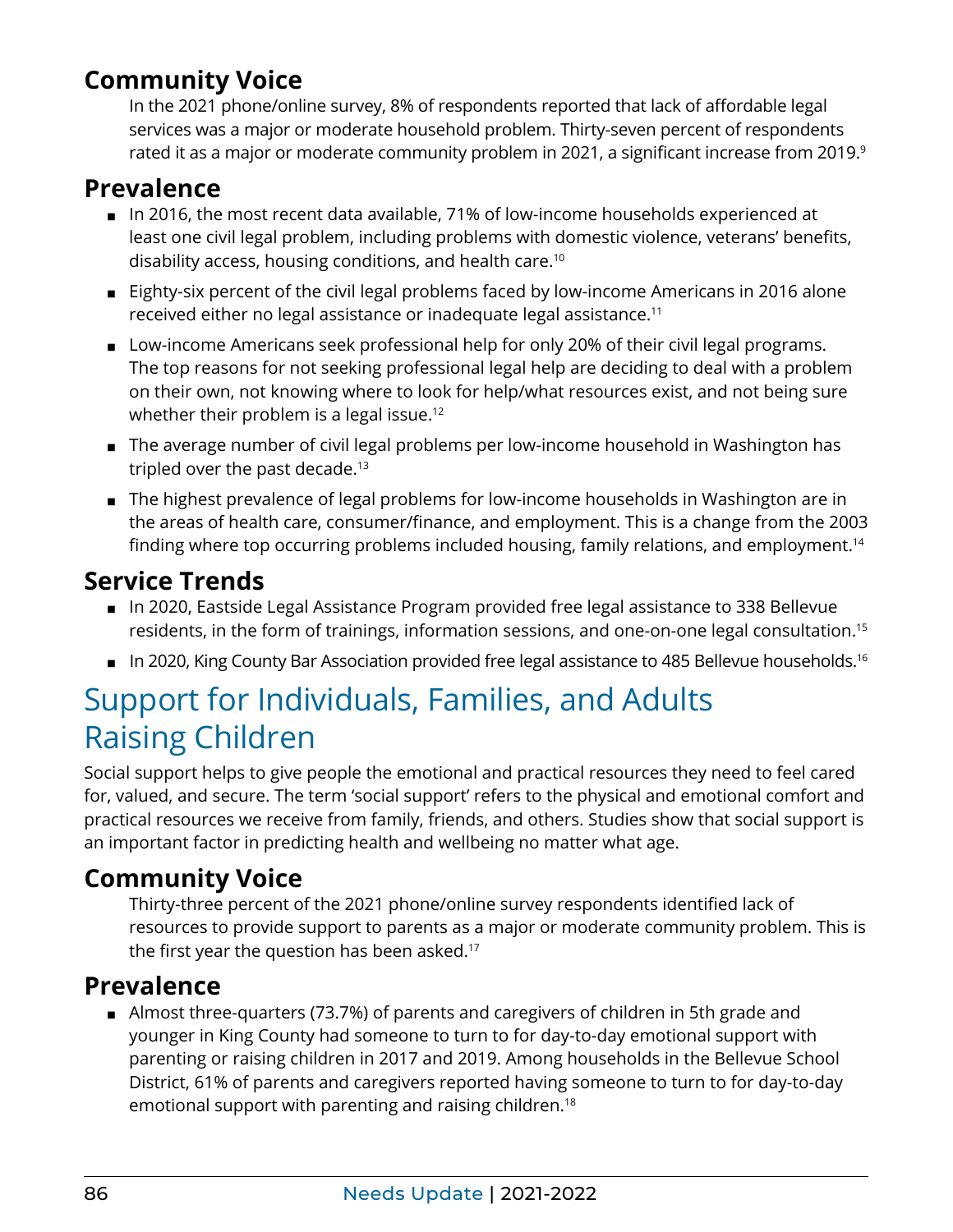- <span id="page-5-0"></span>■ According to Communities Count, King County parents with household incomes below \$50,000 were less likely to report having emotional support than parents in households with incomes above that threshold[.19](#page-7-0)
- ◼ **Racial (In)Equity Data Point:** Reports of support and connection for parents

"Families are requesting assistance that have never had to ask for help. When they call in, they often say they are asking for a friend, but it ends up being for them. We are working to find ways to make sure families feel comfortable and make sure they understand all the community resources that are available to them."

> ~ Participant, Bellevue LifeSpring Community Conversation

and caregivers varied across racial groups. Across the county, parents and caregivers of Asian (60.7%), Black (58.9%), and Hispanic (51.1%) children were less likely than parents of multiple race (83.2%), Native Hawaiian/Pacific Islander (83.7%), or White (86.4%) children to report having emotional support with parenting. Parents of American Indian/Alaska Native children reported rates between these groups (77.3%). However, in Bellevue School District, 71% of parents and caregivers identifying as Hispanic reported having someone who provided emotional support. In contrast, only 53% of Asian parents and caregivers and 65% of White parents reported feeling supported. Data for other racial and ethnic groups were unavailable[.20](#page-7-0)

- Work and family support needs in the U.S. are increasing as more families work longer hours and have more responsibilities for caring for their children. In Bellevue, about 86% of children live in a two-parent household.<sup>21</sup> In two-parent families, about 81% of fathers and 50% of mothers work outside of the home.<sup>22</sup>
- Mothers in low-income families are more likely than their high-income counterparts to be breadwinners. For example, in 69% of families in the lowest income quintile, the mother is the primary income earner. In contrast, the mother is the primary income earner in only 29.6% of families in the top income quintile. These differences stem from several factors, including marital status (e.g., families with multiple wage earners are less likely to be low income, and high-earning women are more likely to marry high-earning men), the presence of school-aged children (e.g., mothers' labor market participation increases when children begin attending school, as women are more likely to stay home with children), and the gender wage gap (e.g., women make, on average, less than their male counterparts and are more likely to work in lower-wage jobs).[23](#page-7-0) **Racial (In)Equity Data Point:** Women of color are, on average, significantly more likely than White women to be breadwinners for their families, although they may be less likely to be co-breadwinners.<sup>[24](#page-7-0)</sup> Furthermore, racial earnings gaps persist; research indicates that White individuals may make up to 23% more than Black individuals with the same educational background[.25](#page-7-0)
- Single parents may need more support. Whether mothers or fathers, they often have increased needs because they may be the sole providers for their children. About 14% of children in Bellevue live in single-parent households.[26](#page-8-0) Most single-parent households are headed by a woman. Roughly 23% of female-headed single-parent Bellevue households live in poverty; for those female-headed single-parent households with at least one child under age 5 and one between the ages of 5 and 17, 50% live in poverty.<sup>27</sup>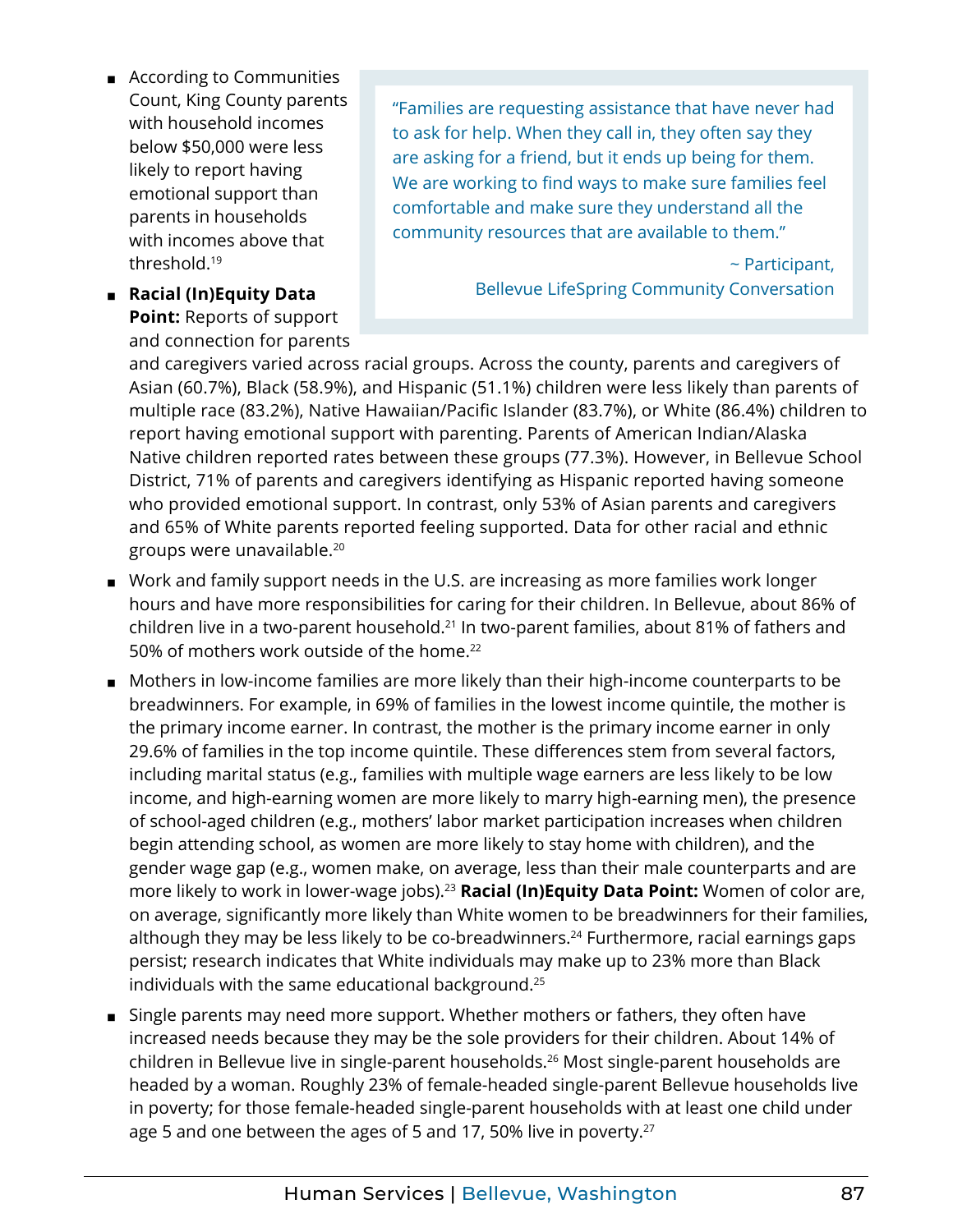- <span id="page-6-0"></span>■ Beyond caring for children, many parents may also provide care to older family members; these caregivers are commonly called the "sandwich generation." Forty-seven percent of Americans, ages 40 to 59, are in the sandwich generation[.28](#page-8-0) **Racial (In)Equity Data Point:** According to Pew Research, "Three-in-ten Hispanic adults (31%) have a parent age 65 or older and a dependent child. This compares with 24% of whites and 21% of blacks.["29](#page-8-0)
- For more information about older adults and/or people with disabilities and Supportive Relationships, please see the section(s) Older Adults and/or People with Disabilities.

#### **Service Trends**

- Family Connections Centers (FCC) facilitate improved access to human services between home, school, and community. Staff refer families to local agencies for clothing and food, as well as counseling, housing, employment, emergency financial assistance and health care.
- Hopelink's Family Development program works with families for up to two years to help mitigate barriers to housing stability and long-term self-sufficiency. In 2020, they provided 881 hours of case management to 102 Bellevue Families.<sup>[30](#page-8-0)</sup>
- Home visiting programs have been shown to increase parent-child bonding and result in children gaining the social-emotional and other skills that improve school readiness. Between July 2018 and June 2019, home visiting services were provided to 2,806 families in Washington State. Nearly 60% of families served were in extreme poverty.<sup>31</sup>
- In 2020, Eastside Baby Corner provided 20,605 bundles of items to 1,725 Bellevue residents. These item bundles include necessities such as formula, car seats, and diapers.<sup>[32](#page-8-0)</sup>
- Kindering's ParentChild+ program offers home visiting for families with a child between 16-30 months old at enrollment, focusing on early learning, school readiness, and parenting skills to enhance their child's development. All 23 families enrolled during the 2020-21 school year were very low income. They came from 12 countries and spoke 6 languages; 70% spoke Spanish. More than one-third of the children qualified for developmental therapies or special education.<sup>[33](#page-8-0)</sup>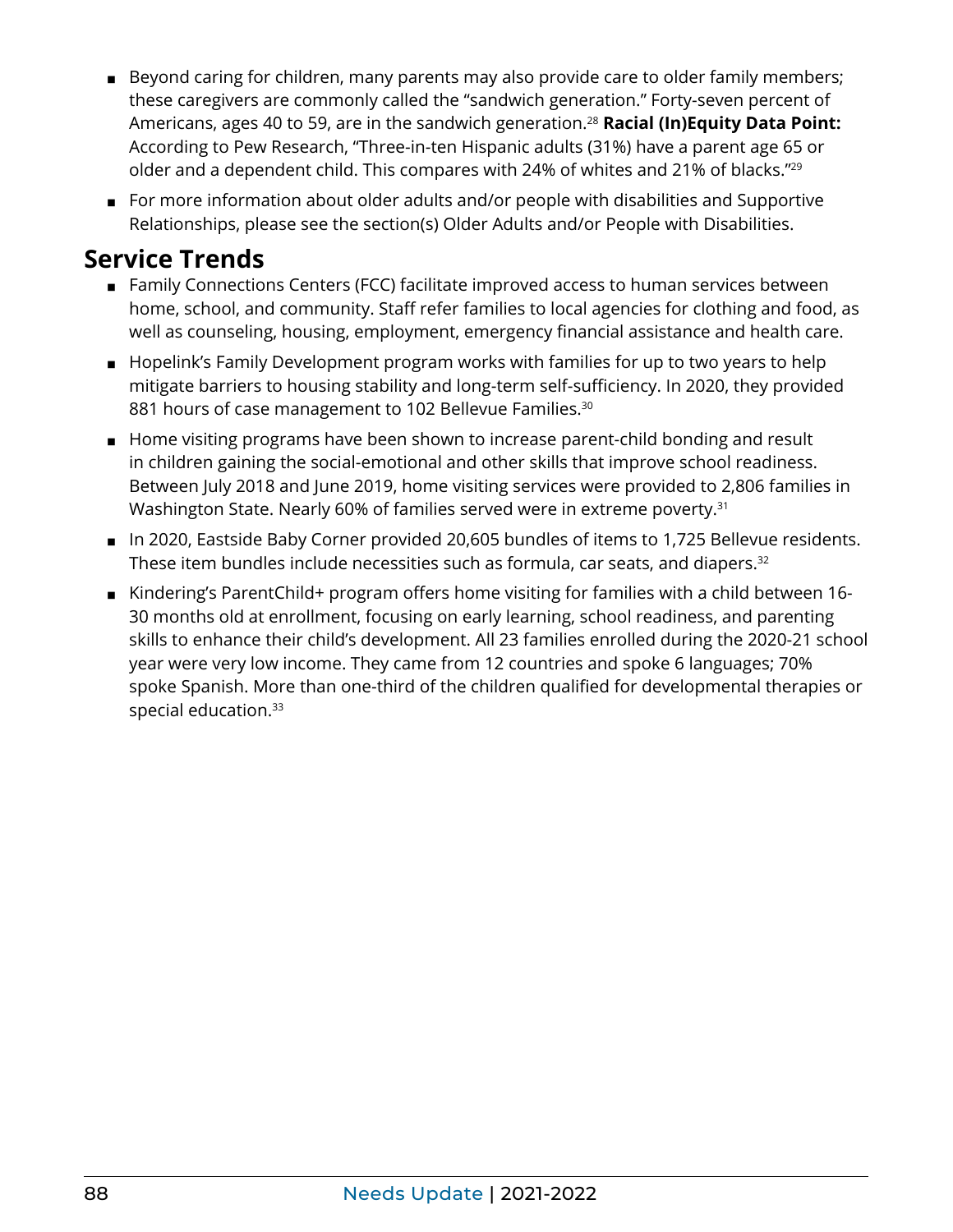### <span id="page-7-0"></span>**Endnotes**

- Comengageus.Us. (2021).
- Comengageus.Us. (2021).
- Y. Carlson (Bellevue Mini City Hall), personal communication, October 8, 2021
- M. Hager (Crisis Connections 211), personal communication, October 13, 2021
- M. Hager (Crisis Connections 211), personal communication, October 13, 2021
- M. Hager (Crisis Connections 211), personal communication, October 13, 2021
- Y. Carlson (Bellevue Mini City Hall), personal communication, October 8, 2021
- M. Hager (Crisis Connections 211), personal communication, October 13, 2021
- Comengageus.Us. (2021).
- Legal Services Corp. (2017). The Justice Gap: Measuring the Unmet Civil Legal Needs of Low-income Americans. Retrieved September 6, 2019 from **http://www.lsc.gov/sites/default[/files/images/TheJusticeGap-FullReport.pdf](http://www.lsc.gov/sites/default/files/images/TheJusticeGap-FullReport.pdf)**
- Legal Services Corp. (2017).
- Legal Services Corp. (2017).
- Washington Department of Civil Legal Aid. (2015). Civil Legal Needs Study Update. Retrieved September 6, 2019 from **https://www.srln.org/system/files[/attachments/CivilLegalNeedsStudy\\_](https://www.srln.org/system/files/attachments/CivilLegalNeedsStudy_October2015_V21_Final10_14_15.pdf) [October2015\\_V21\\_Final10\\_14\\_15.pdf](https://www.srln.org/system/files/attachments/CivilLegalNeedsStudy_October2015_V21_Final10_14_15.pdf)**
- Washington Department of Civil Legal Aid. (2015).
- City of Bellevue. (2020). Human Services Division Database. [Data file]
- City of Bellevue. (2020). Human Services Division Database. [Data file]
- Comengageus.Us. (2021).
- Communities Count. (n.d.). Emotional Support for Parenting. Retrieved September 30, 2021 from **<https://www.communitiescount.org/emotional-support-for-parents>**
- Communities Count. (n.d.). Emotional Support for Parenting.
- Communities Count. (n.d.). Emotional Support for Parenting.
- United States Census Bureau. (n.d.). Table B09002: Own children under 18 by family type and age (2015-2019 American Community Survey 5-year estimates). Retrieved September 30, 2021 from **[data.census.gov](https://data.census.gov/cedsci/)**
- United States Census Bureau. (n.d.). Table B23007: Presence of own children under 18 years by family type by employment status (2015-2019 American Community Survey 5-year estimates). Retrieved September 30, 2021 from **[data.census.gov](https://data.census.gov/cedsci/)**
- Glynn, S. J. (2021, March 29). Breadwinning mothers are critical to families' economic security. Center for American Progress. Retrieved September October 1, 2021 from **https://www.americanprogress.org/issues/[women/news/2021/03/29/497658/breadwinning](https://www.americanprogress.org/issues/women/news/2021/03/29/497658/breadwinning-mothers-critical-familys-economic-security/)[mothers-critical-familys-economic-security/](https://www.americanprogress.org/issues/women/news/2021/03/29/497658/breadwinning-mothers-critical-familys-economic-security/)**
- Glynn, S.J. (2021).
- Economic Policy Institute. (2020). On average, white workers are paid more than black and Hispanic workers at nearly every education level. Retrieved on October 14, 2021 from **[https://files.epi.org/charts/img/183771-22968.](https://files.epi.org/charts/img/183771-22968.png)png**